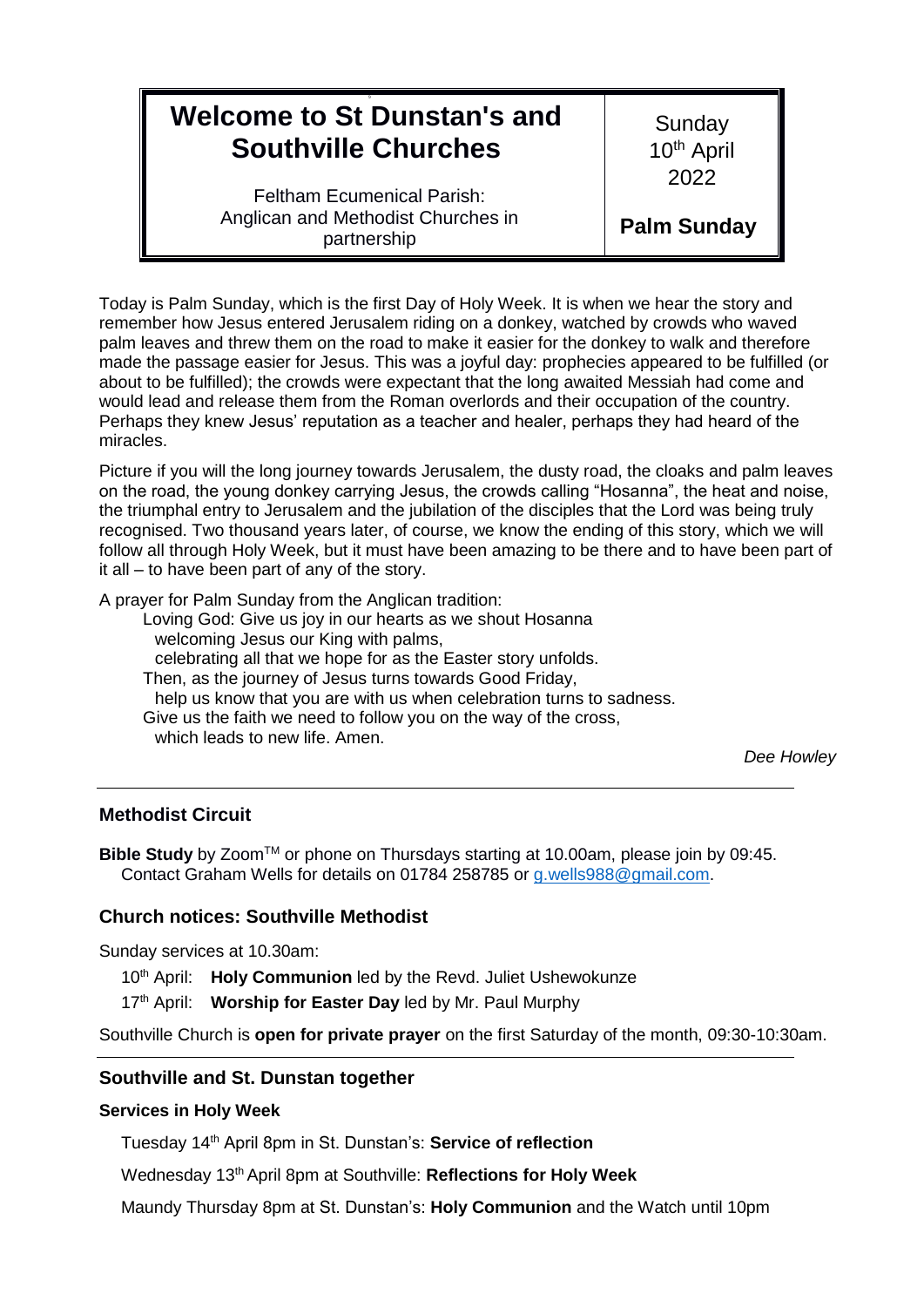Good Friday 9am at St Dunstan's: **Service of readings and reflections**

**(**11am from Feltham Green: **Walk of Witness**)

12.30 at Southville: **Service of reflection** 

3:15pm at St. Dunstan's: **Live stream of Passion of Jesus** from Trafalgar Square.

--------------------------------------------------------------------------------------------------------------

# **Church Notices**: **St. Dunstan, Church of England**

#### **Sunday services:**

9.30am: Morning Prayer on Zoom<sup>™</sup>

9.45am: **Holy Communion and reading of the Passion** in church

-- beginning today on the green where St. Dunstan's Road meets the main road.

#### **Wednesdays:**

10.00am: **Holy Communion** in Church

### **Easter day services at St Dunstan's**

### 9.30am **Zoom Morning Prayer for Easter**

9.45am **Easter day Holy Communion** celebration at St Dunstan's

followed by an egg hunt (and egg rolling in church yard if fine)

#### **Regular events**

Every Monday 10.00am to 12 noon (except Bank Holidays): the **Monday drop-in** in the Church Centre. Come along and share refreshments, try your hand at crafts, or just have a chat. All welcome, bring your friends! **Please note**: no drop-in on Easter Monday.

The fortnightly **Bible study on ZoomTM** will begin again after Easter.

Second Thursday of the month, 2.00-4.00pm: **WOT group** (Women on Thursdays) meet in the Church Centre. Next meeting **(**12th May) will include playing bingo and holding a raffle, raising funds for Christian Aid. (See 'Dates for your diary' below.)

*Please continue to look after and protect each other when attending our services and events: do not attend with COVID-19 or symptoms.*

### **People**

**Yvonne Robertson & Natalie Nicolaides** are being confirmed on Sunday 24<sup>th</sup> April at Holy Trinity Church, Hounslow at 10:30am – a moment long delayed by the pandemic.

### **Dates for your diary**

- Monday 11<sup>th</sup> April 3pm: **Prayer walk** in local area. Meeting at the church centre from 2.45pm. First of monthly prayer walks.
- Good Friday 15th April 11.00am: **Walk of Witness** starting at Feltham Green, involving a number of Feltham churches – followed by refreshments kindly offered in St. Lawrence's Parish Centre. All welcome.
- Sunday 21st April 7.00-8.30pm: **Accountability assembly** in preparation for the local government elections in May. Organised by Hounslow Citizens (which works for social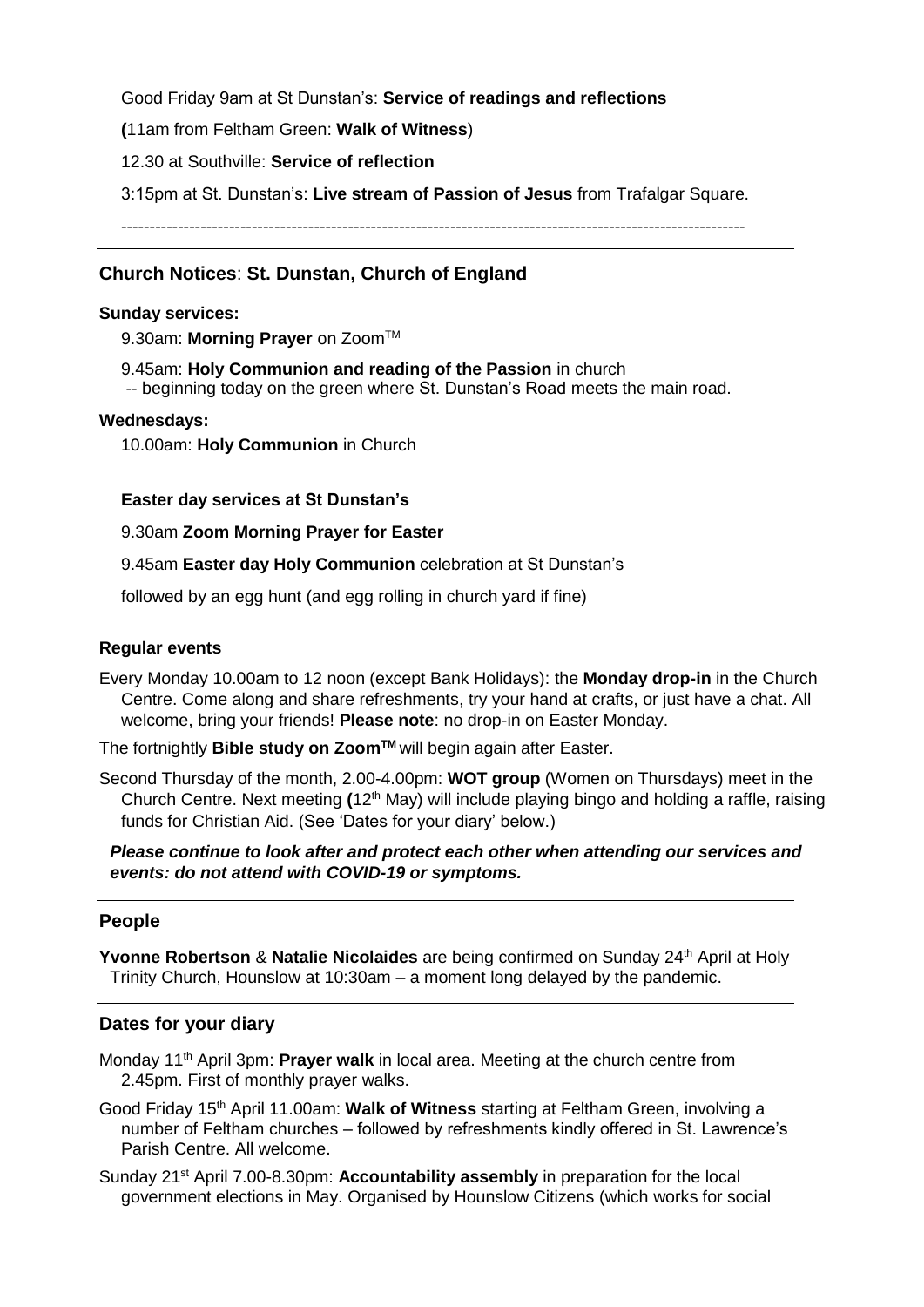justice); an excellent opportunity to present local needs to candidates and hear how they respond. The topics will be mental health, services to families of children with special needs, and low pay. At Southville Primary School, Bedfont Lane; all are urged to attend to demonstrate local interest.

- Saturday 23rd April: **Easter Coffee Morning** in St. Dunstan's Church Centre, 10:30am-12pm. £3 includes toasted sandwich & drink.
- Reminder: Sunday 8th May after the morning service **Annual Parochial Church Meeting** of St. Dunstan's.
- Thursday 12th May 2.00-4.00pm: **Bingo and raffle for Christian Aid** in the Church Centre; hosted by Women on Thursday but everyone is welcome today, including men!
- Tuesday 12th July: Farewell service for **Bishop Graham** at St Paul's Hammersmith at 7:30pm

## **Other notices**

- **Donations of practical help for Ukraine refugees:** the latest list of items from Revd Sergiy Diduk is below. Only these items please if donating through All Saints Hanworth: socks, Power banks, torches, bandages/wound dressing, painkillers, sleeping bags, Yoga mats, snacks, canned food.
- **Diocese of London's Lent Appeal 2022** theme is mental health and wellbeing for adults and young people, along with domestic abuse. The best way to contribute is via <https://www.justgiving.com/campaign/lentappeal2022>. If this is not possible for you, there will be a plate at the back of the church from Palm Sunday for four weeks, or contact Ian Stuchbury or Duncan Forsyth.
- **All Saints** and **St Georges Hanworth** are planning to hold some sessions of sports for young people at Hanworth Park, in July when the schools break up. If you would be interested in helping or being involved please speak to or contact the parish office.

The **preparation of the Church Electoral Roll** is currently being prepared by the Parochial Church Council. Joinging the roll means you can stand for the PCC and vote at our Annual Meeting. It is also being part of the church of St. Dunstan's. Every person who wishes to have his or her name entered on the new Roll, whether it is entered on the present Roll or not, is requested to apply for enrolment not later than Saturday the 23rd day of April 2022. A copy of the Roll will be published in the Church for at least 14 days or on request to the Parish Office.

To be added to the Church Electoral Roll please fill in an application form at the back of the Church, or email the Parish Office for a copy.

| <b>Southville Methodist</b> | Tachbrook Road, Feltham TW14 9NU<br>Website: www.southvillemethodistchurch.org.uk<br>Email address: contact-us@southvillemethodistchurch.org.uk<br>Minister: Rev.Juliet.Ushewokunze (0208 890 2783)<br>Email: rev.juliet.ushewokunze@sfmc.org.uk |
|-----------------------------|--------------------------------------------------------------------------------------------------------------------------------------------------------------------------------------------------------------------------------------------------|
| St. Dunstan (C of E)        | St. Dunstan's Road, Feltham TW13 4JY<br>Minister: Rev. Anne Dollery (020 8890 8347)<br>Email: AnneDollery@yahoo.co.uk                                                                                                                            |
|                             | C of E Parish office 39 St. Dunstan's Road, Feltham TW13 4JY<br>(visitors by appointment only) Tel: 020 8890 2011<br>Email: admin@stdunstansfeltham.org.uk<br>Tel: 020 8890 2011<br>Website: www.stdunstansfeltham.org.uk                        |